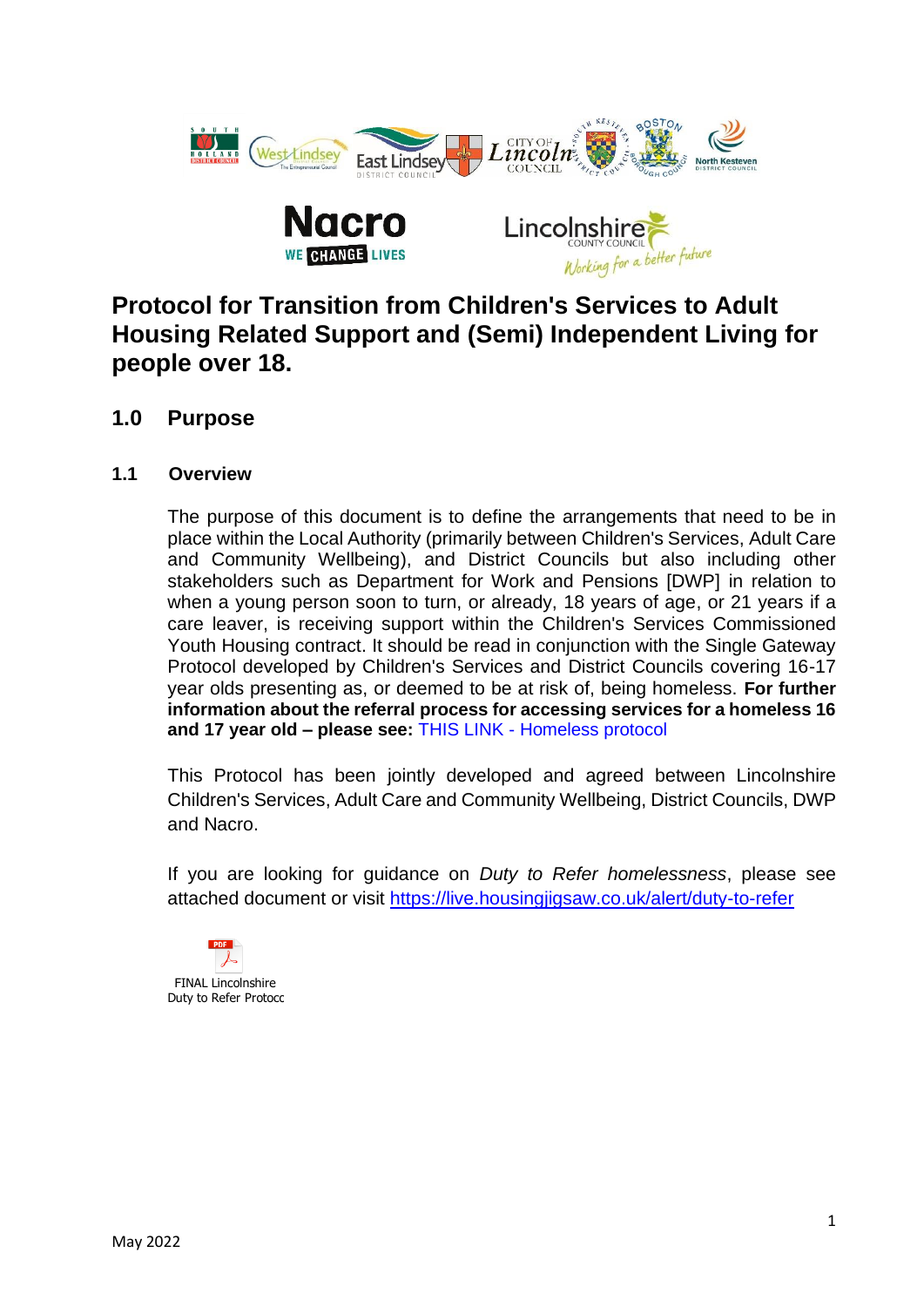## **1.2 Contents**

This protocol outlines the:

- statutory responsibilities of Lincolnshire County Council (LCC) and District **Councils**
- current support available for 16/17yr olds and care leavers up to 21yrs within Children's Services and from District Councils
- provision currently in place and able to assist young people still needing support as they turn 18 (or 21 if a care leaver and up to 25, where applicable), or for those who may be able to go on to live independently
- transition process for a young person soon to turn 18, or 21 if a care leaver, to access Adult Housing Related Support services already commissioned by Lincolnshire County Council via established referral pathways i.e. The Avenue
- transition process for a young person through District Councils to access alternative accommodation, both private sector and social housing, for those young people who can live independently

### **1.2 Guiding Principles**

Local authorities must have regard to the seven corporate parenting principles identified in section 1 of the Children and Social Work Act 2017 when exercising their functions in relation to looked after children and care leavers.

The principles are applicable to all local authorities in England whether they are, or were the local authority looking after a particular child/young person. They apply to the whole local authority and not just to children's services functions. They apply only to local authority functions that are exercised in relation to looked after children and care leavers.

The principles state that in order to thrive, children and young people have certain key needs that good parents generally meet. The corporate parenting principles are as follows:

- to act in the best interests, and promote the physical and mental health and well-being, of those children and young people
- to encourage those children and young people to express their views, wishes and feelings
- to take into account the views, wishes and feelings of those children and young people
- to help those children and young people gain access to, and make the best use of, services provided by the local authority and its relevant partners
- to promote high aspirations, and seek to secure the best outcomes, for those children and young people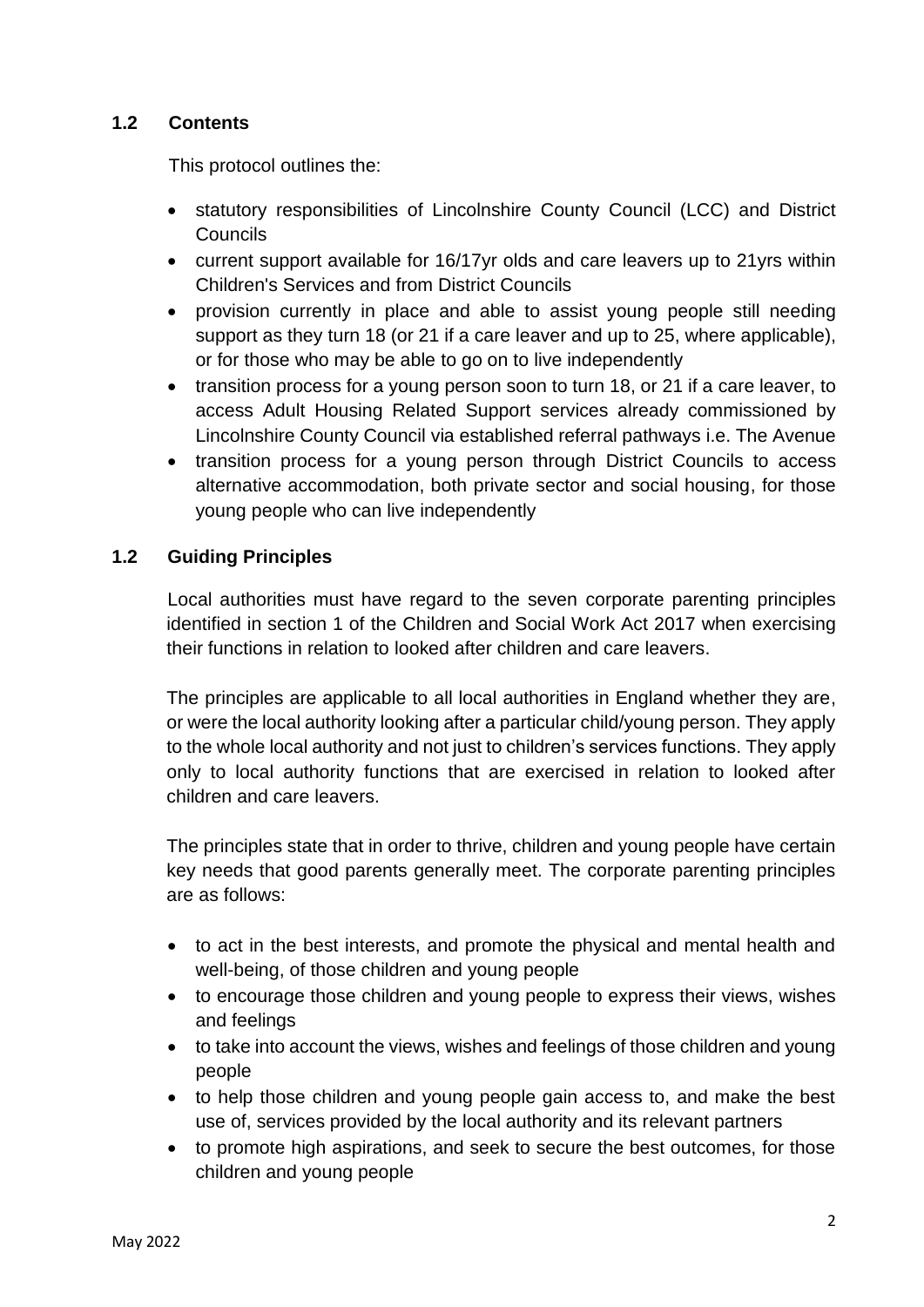- for those children and young people to be safe, and for stability in their home lives, relationships and education or work, and
- to prepare those children and young people for adulthood and independent living.

# **2.0 Contracts and Arrangements**

#### **2.1 Children's Services**

Supported Accommodation or Support Hours with accommodation is commissioned for homeless young people and young people aged 16/17yrs, or up to 21yrs if a care leaver, via a contract agreement with Nacro Lincolnshire NEST. Nacro has held the contract since 2015 and are a well experienced provider of excellent supported accommodation. The new Nest contract was launched in January 2021

Hundreds of young people have been supported each year via the Youth Housing contract, around 70 at any one time, thus removing the risk of homelessness and helping all councils within Lincolnshire to meet their statutory requirements.

In the last 12 months 70% of young people were supported to move-on within twelve months of accessing supported accommodation with 98% of those recording a 'positive' move-on i.e. a planned move helping to move-on to suitable and appropriate accommodation, including returning home.

# **2.2 Adult Care and Community Wellbeing**

Adult Care and Community Wellbeing Housing Related Support Services commenced in Oct 2020.

The service model comprises of:

- accommodation-based support for homeless adults (18yrs +)
- a county-wide 'floating' support service for those at risk of homelessness

The Housing related support service also known as the Lincolnshire Housing related support partnership is delivered countywide by Framework (lead provider), Longhurst Group, The Salvation Army and Nacro .

The provision of housing related support is time limited to 6 months.

Referrals will all come from the District Council and be managed by the CAP team based in Lincoln City. CAP disseminates the referrals to the service located in the young person's chosen area.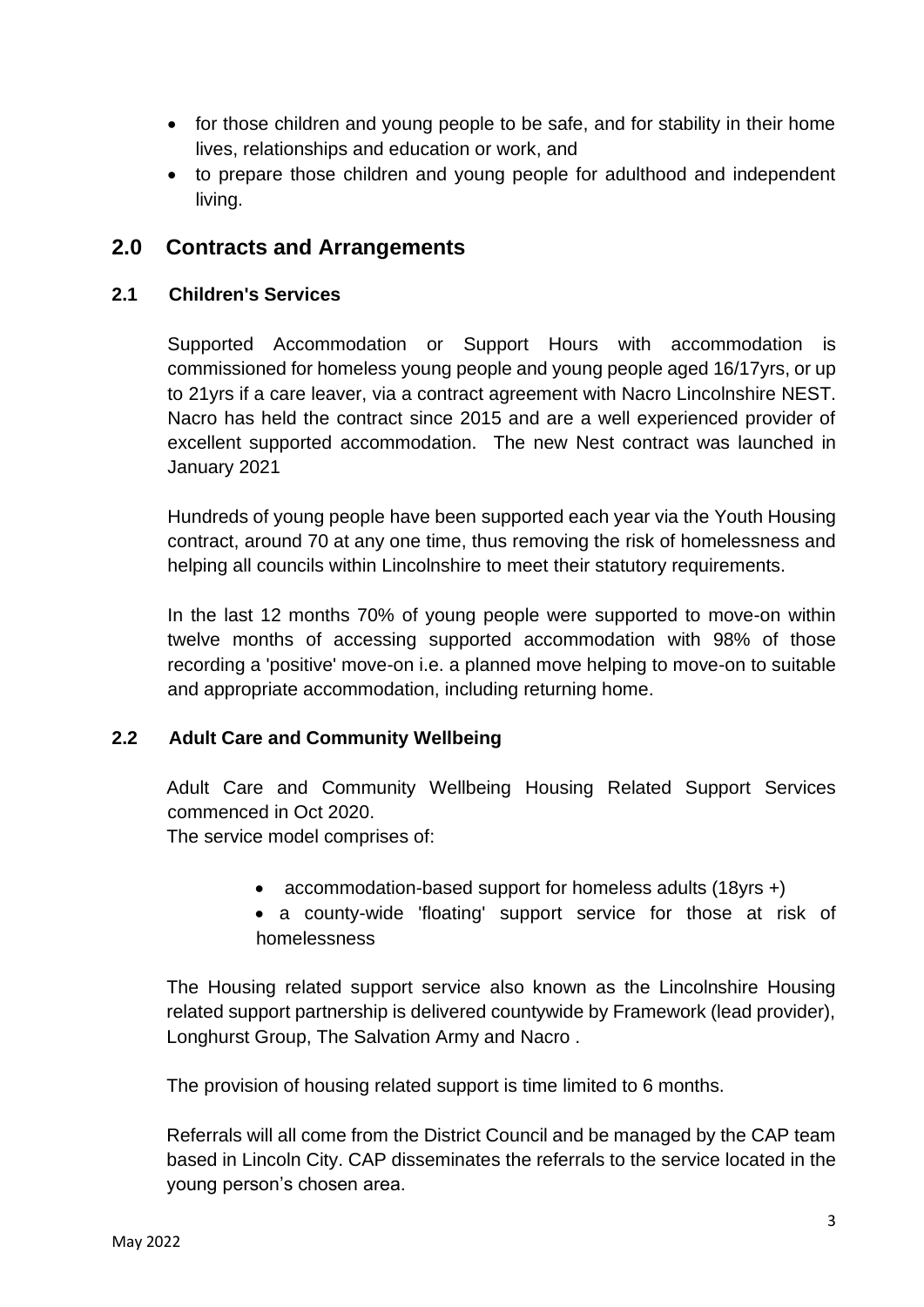All referrals will undertake an initial triage assessment to ensure they meet the necessary eligibility criteria. This can be completed by the organisation working with the individual or by a housing officer at the local authority.

Priority is based on the level of need outlined via the triage tool and leaving care status.

As with the Young Peoples contract, it is important to note that Adult Care and Community Wellbeing only fund support. Where support is accommodation- based the accommodation is funded through the service user paying rent, often through housing benefit provided by District Councils.

### **2.3 District Housing Authority's arrangements and housing options**

District housing authorities are required to provide a housing advice service to those who are resident in their area; this is extended to those who may live outside the area but have a local connection.

Each local housing authority in England must provide or secure the provision of a service, available free of charge to any person in the authority's district, providing information and advice on:

- preventing homelessness
- securing accommodation when homeless
- the rights of persons who are homeless or threatened with homelessness, and the duties of the authority
- any help that is available from the authority or anyone else for persons in the authority's district who are homeless or may become homeless (whether or not they are threatened with homelessness), and
- how to access that help.

The service must be designed to meet the needs of persons in the authority's district including, in particular, the needs of:

- persons released from prison or youth detention accommodation
- care leavers
- former members of the regular armed forces
- victims of domestic abuse
- persons leaving hospital
- persons suffering from a mental illness or impairment, and
- any other group that the authority identify as being at particular risk of homelessness in the authority's district.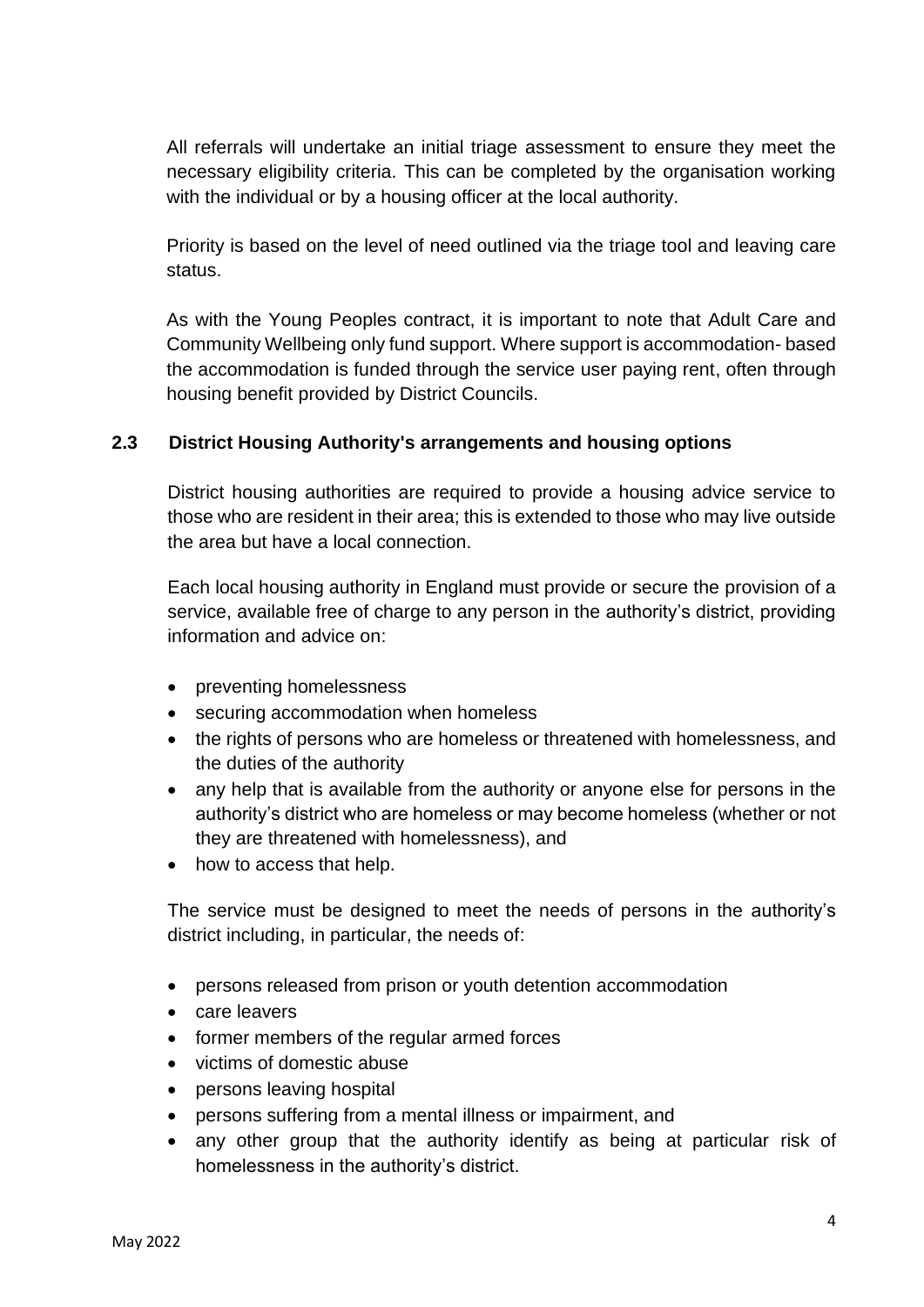The service covers a household's housing rights and responsibilities, and the options available. There is a variety of assistance available such as to assist with remaining in their current home, how to access suitable alternative accommodation, support to negotiate with landlords/family members, managing debts, domestic abuse, discretionary housing payments, and rent advance or deposit guarantee schemes etc.

# **3.0 Statutory Responsibilities**

## **3.1 In accordance with Guidance from Secretary of State Housing Act 1996 – Part 6 Allocation of Accommodation**

- s159 a local authority shall comply with the provisions of Part 6 in allocation housing accommodation
- s162 every local housing authority shall establish and maintain a register of qualifying persons (the housing register)
- s166 a local housing authority shall secure that advice and information is available free of charge to persons in their district about the right to make an application and any necessary assistance in making such an application is provided
- s167 every local housing authority shall have a scheme (their allocation scheme) for determining priorities and as to the procedure to be followed, in the allocating housing accommodation.

#### **Housing Act 1996 – Part 7 Accessing services**

- In accordance with s179, as amended by the Homelessness Act 2002 and Homelessness Reduction Act 2017, to provide an advice service to residents in their area
- In accordance with s184, if the housing authority has reason to believe the applicant may be homeless or threatened with becoming homeless, they will make enquiries as to whether they are eligible for assistance and if so, what duty is owed.

#### **Children Act 1989 – Part 3**

- The primary responsibility for a child in need who requires accommodation, including a 16 and 17 year old who is homeless, lies with the relevant children's services authority. The Children Act 1989 (section 20) places a duty on children's services authorities to accommodate a child in need, and in almost all circumstances a homeless 16-17 year old will be a Child In Need (CIN -S17).
- **For further information about the referral process for accessing services for a homeless 16 and 17 year old – please see:**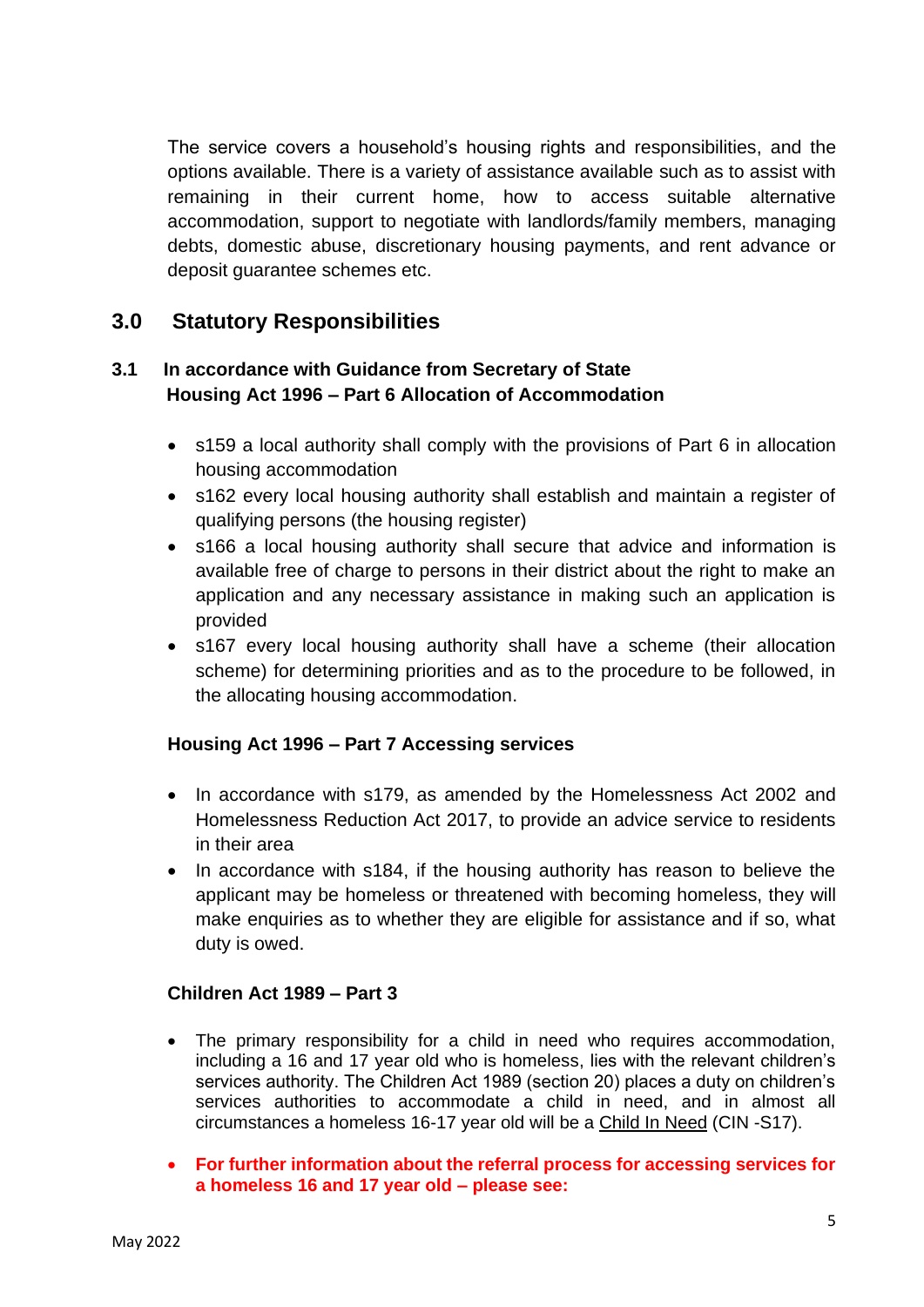#### THIS LINK - [Homeless protocol](https://lincolnshirechildcare.proceduresonline.com/pr_single_homeless.html?zoom_highlight=home)

• A Duty under section 20 of the 1989 Act takes precedence over the Duties of the 1996 Act in providing for children in need who require accommodation.

## **Children & Social Work Act 2017 - Section 3**

• A new duty which requires the Local Authority to offer Personal Assistance (PA) support to all care leavers up to age 25, irrespective of whether they are engaged in education or training. This includes care leavers who return at any point after the age of 21 up to age 25 that request PA support.

# **4.0 Current Provision**

### **4.1 Children's Services**

#### **4.1.1 Support Offer**

The Lincolnshire NEST contract currently delivers support to homeless 16/17 year olds, and 16 and 17 year olds Looked After young people, up to 21 if a care leaver, as laid out in Table 1 below.

This service is designed to meet the needs of Low to Intensive Need Young People including Young Parents', placements are informed by a cumulative risk approach. The service includes three dedicated independent units of accommodation for Intensive Need and High Risk Young People in Lincoln City, with other accommodation in Lincoln, Boston and Grantham providing a mix of shared houses dispersed in the community, self-contained flats and units within 24 hour hub buildings.

Access to this support is via the Single Gateway described in more detail within section 5.0 of this document.

| <b>District</b> | <b>Total Number of Units</b> |  |
|-----------------|------------------------------|--|
| <b>Boston</b>   | 8                            |  |
| Grantham        | 12                           |  |
| Lincoln         | 52                           |  |
| <b>Total</b>    | 72                           |  |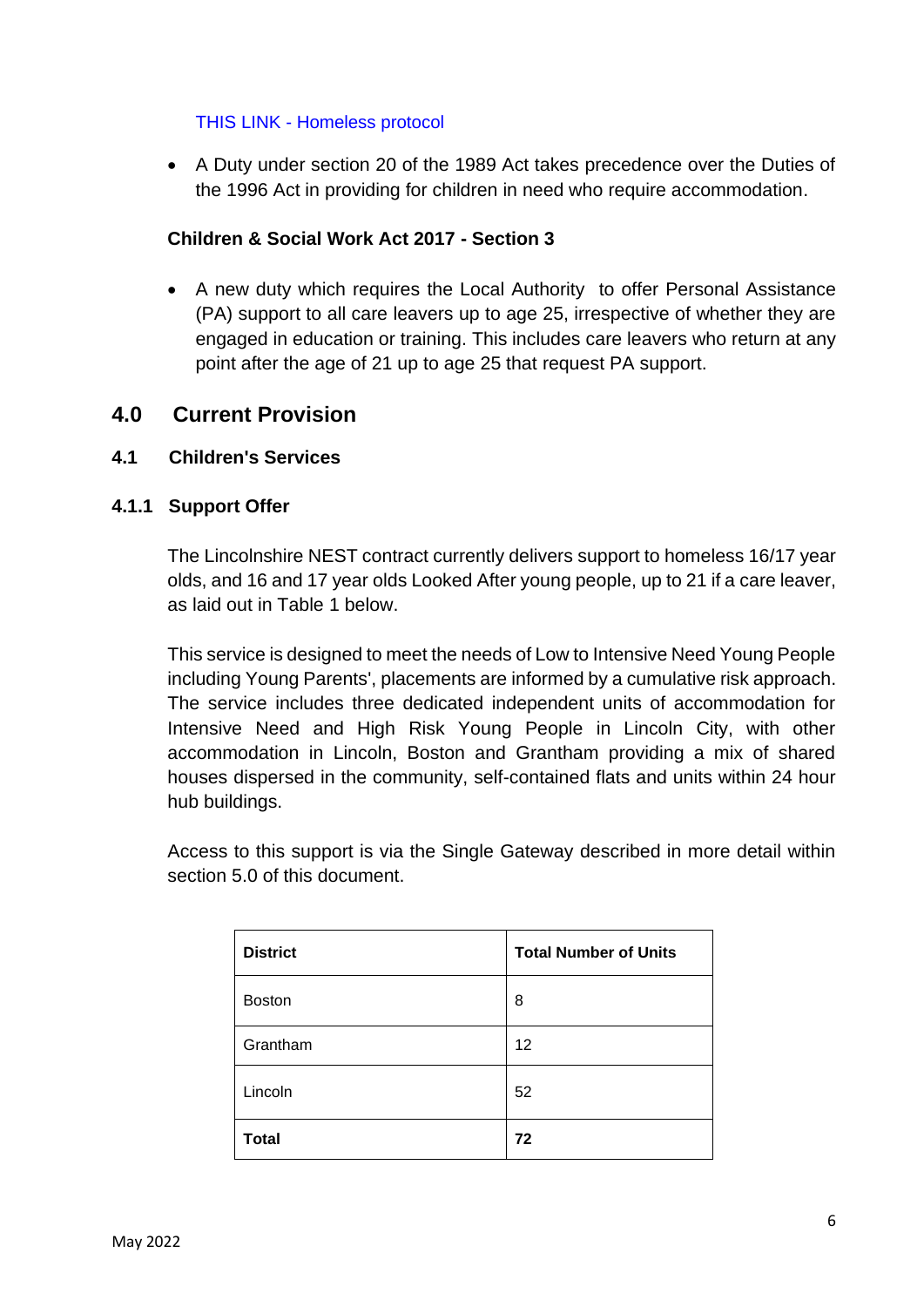## **4.1.2 Criteria**

Lincolnshire County Council and all 7 District Councils share the duty to support homeless young people. LCC leads on ensuring looked after children are accommodated appropriately and ensuring that support to care leavers to access suitable accommodation is on offer. All Local Authorities are committed to ensuring there is sufficient and suitable accommodation across Lincolnshire; this is achieved through regular needs analysis and the commissioning of appropriate services.

The focal points within the contract are:

- effective assessment of need
- care pathway and support planning
- outcomes focused and young person centred support
- collaborative working to support vulnerable young people
- timely, appropriate, and effective move-on

Young people's needs may be complex and/or multiple, requiring joint assessment with other relevant and/or specialist agencies through mechanisms such as Team Around the Child (TAC). For example, the young person could be in the criminal justice system; and/or be experiencing substance misuse; and/or have mental health issues; and/or have a learning difficulty etc.

NEST will provide young people with varying levels of support according to the needs of the individual. All young people help to create and agree their own support plan, which is reviewed every 12 weeks. Support is expected to reduce as the young person's skills and confidence increase aiming to deliver agreed outcomes in time for the young person's move-on arrangements. To facilitate this young people are supported to develop independent living skills e.g. budgeting and maintaining a tenancy through NEST's life skills programme.

Where it is identified that a young person will need on-going housing related support beyond their 18<sup>th</sup> birthday, or 21<sup>st</sup> birthday if a care leaver (i.e. as they move from Children's Services towards adulthood), if they meet the eligibility criteria and it is felt that Adults Housing Related Support is the best option for that young person, NEST and Leaving Care Services (where applicable) will help the young person to present at the relevant local district and request an application is made to Adults Housing Related Support (described in more detail in Section 4.2)

If it is considered that a young person at this time can live independently and they will no longer require supported accommodation, a dedicated NEST Transition worker will help the young person consider all their housing options including housing applications to the relevant district and the private sector. Or, if it is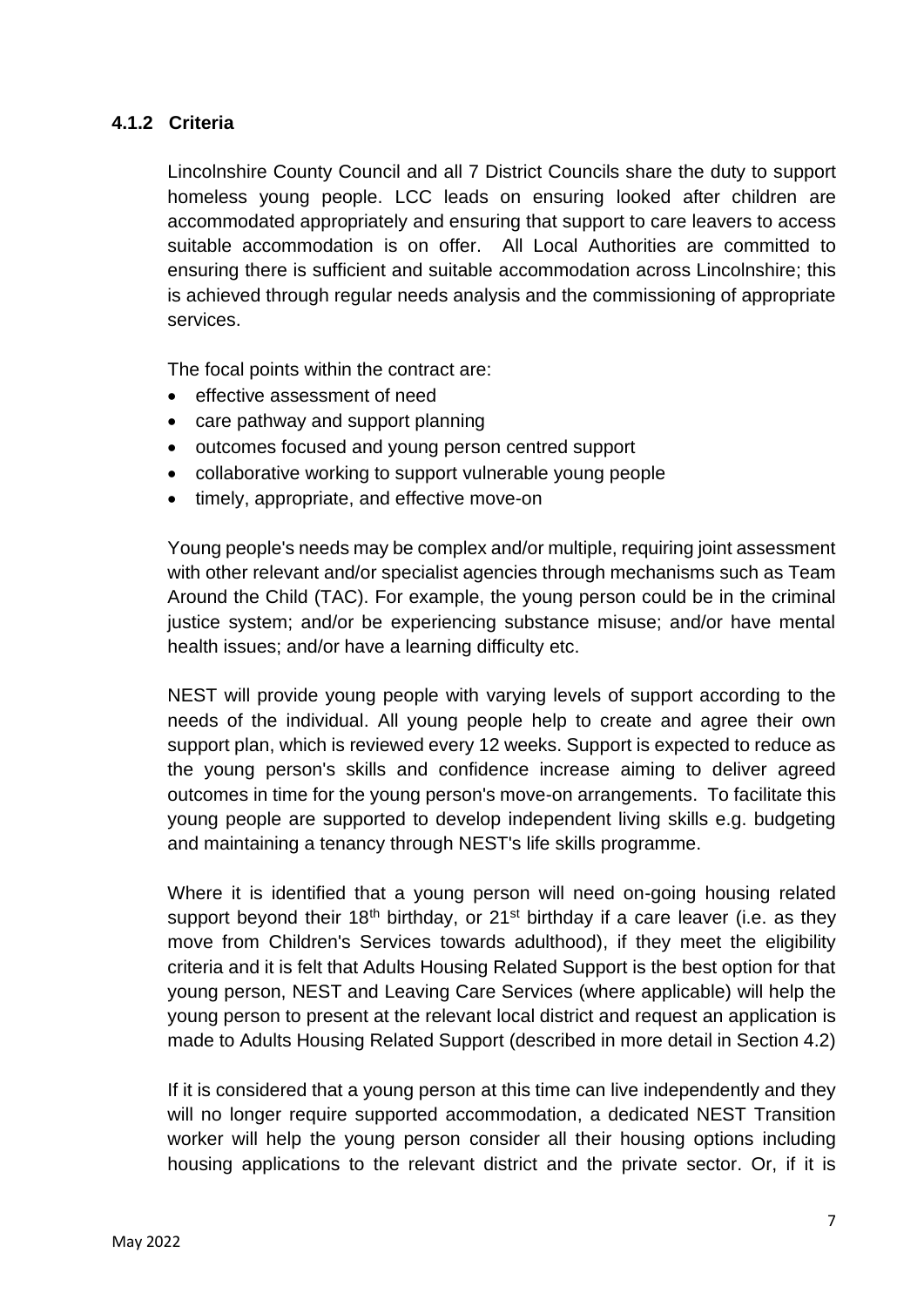identified the young person requires on-going support to maintain a tenancy before gaining long term independent accommodation, depending on availability, NEST will support the young person to move-on into Nacro's Step Forward Service (noncommissioned move on bed spaces). Where Nacro does not have availability within Step Forward NEST will explore accommodation with all other providers in Lincolnshire who offer Intensive Housing Management services. This accommodation does not offer any support hours beyond any housing intensive management arrangements the provider may have in place.

Where appropriate, Children's Services will consider, upon request from housing partners, relevant financial support for care leavers up to the age of 21 years in (semi) independent accommodation to help them transition to, and sustain, their tenancy. See Appendix 1.

# **4.2 Adult Care and Community Wellbeing**

# **4.2.1 Housing Related Support**

Adult Care and Community Wellbeing's Adults Housing Related Support is shown in Table 2 and Table 3 below (NB: the unit amounts are for all Adults aged 18yrs plus, not exclusively for young people leaving Youth Housing).

Support can only be accessed through the District Council.

| <b>Provider</b><br>&<br>Area<br><b>Covered</b>                           | <b>Units</b><br><b>of</b><br><b>Accommodation</b> | Total hours of service<br>per week | Location                    |
|--------------------------------------------------------------------------|---------------------------------------------------|------------------------------------|-----------------------------|
| <b>Framework - Boston</b>                                                | 24                                                | 197.6                              | <b>Boston</b>               |
| Framework - Lincoln                                                      | 48                                                | 364.8                              | Lincoln                     |
| <b>Framework</b><br><b>South</b><br>$\sim$ $\sim$<br><b>Holland</b>      | 20                                                | 152                                | Spalding<br>and<br>Holbeach |
| Salvation Army - East<br>Lindsey                                         | 28                                                | 212.8                              | <b>Skegness</b>             |
| <b>North</b><br>Longhurst<br>$\overline{\phantom{a}}$<br><b>Kesteven</b> | 19                                                | 136.8                              | Sleaford                    |
| Longhurst<br><b>West</b><br>$\blacksquare$<br>Lindsey                    | 16                                                | 121.6                              | Gainsborough                |
| Nacro - South Kesteven                                                   | 25                                                | 190                                | Grantham                    |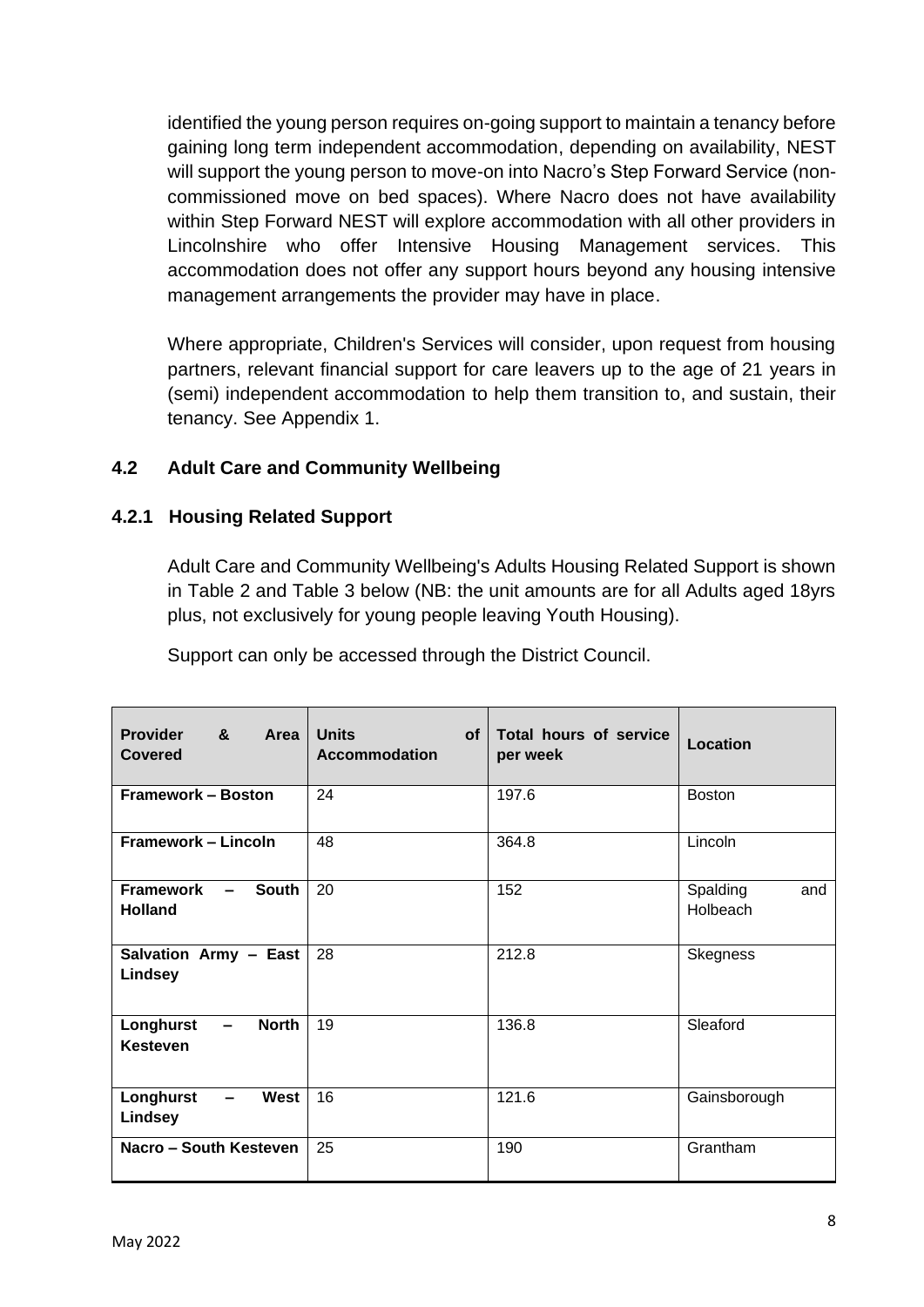| <b>Table 3 - Floating support</b> |                                                 |           |             |  |  |  |
|-----------------------------------|-------------------------------------------------|-----------|-------------|--|--|--|
| <b>Accommodation units</b>        | <b>Contracted</b><br>amount<br>hours of support | <b>of</b> | Location(s) |  |  |  |
|                                   | <b>Floating Support</b>                         |           |             |  |  |  |
| 128                               | 995.3                                           |           | Countywide  |  |  |  |

# **4.2.2 Support Offer**

Services will provide housing related support to individuals, in line with an agreed support plan, including but not limited to:

- Supporting individuals to access and engage with services to address mental health issues and are better able to manage their mental health.
- Support individuals to access and engage with services to improve physical health issues and are better able to manage their own physical health.
- Support individuals to access and engage with services to address drug and/or alcohol misuse and are better able to manage their substance misuse issues.
- Support individuals to better manage risk of harm from self and others (including improved feeling of safety).
- Support individuals to develop new/improved skills to manage a tenancy/mortgage independently of support services.
- Support individuals to have more choice control and involvement in their own support process.
- Support individuals to improve and manage their own economic wellbeing.

# **4.2.3 Eligibility**

To be eligible for these services, applicants must meet the following criteria:

- be living in any housing tenure (floating support)
- be aged 18yrs and above
- have a local area connection to the area referred to (unless have leaving care status or referring to floating support)
- have recourse to public funds
- Have a clear need for housing related support and can be evidenced through the initial triage assessment.
- be willing to engage with the service

# **4.2.4 Criteria**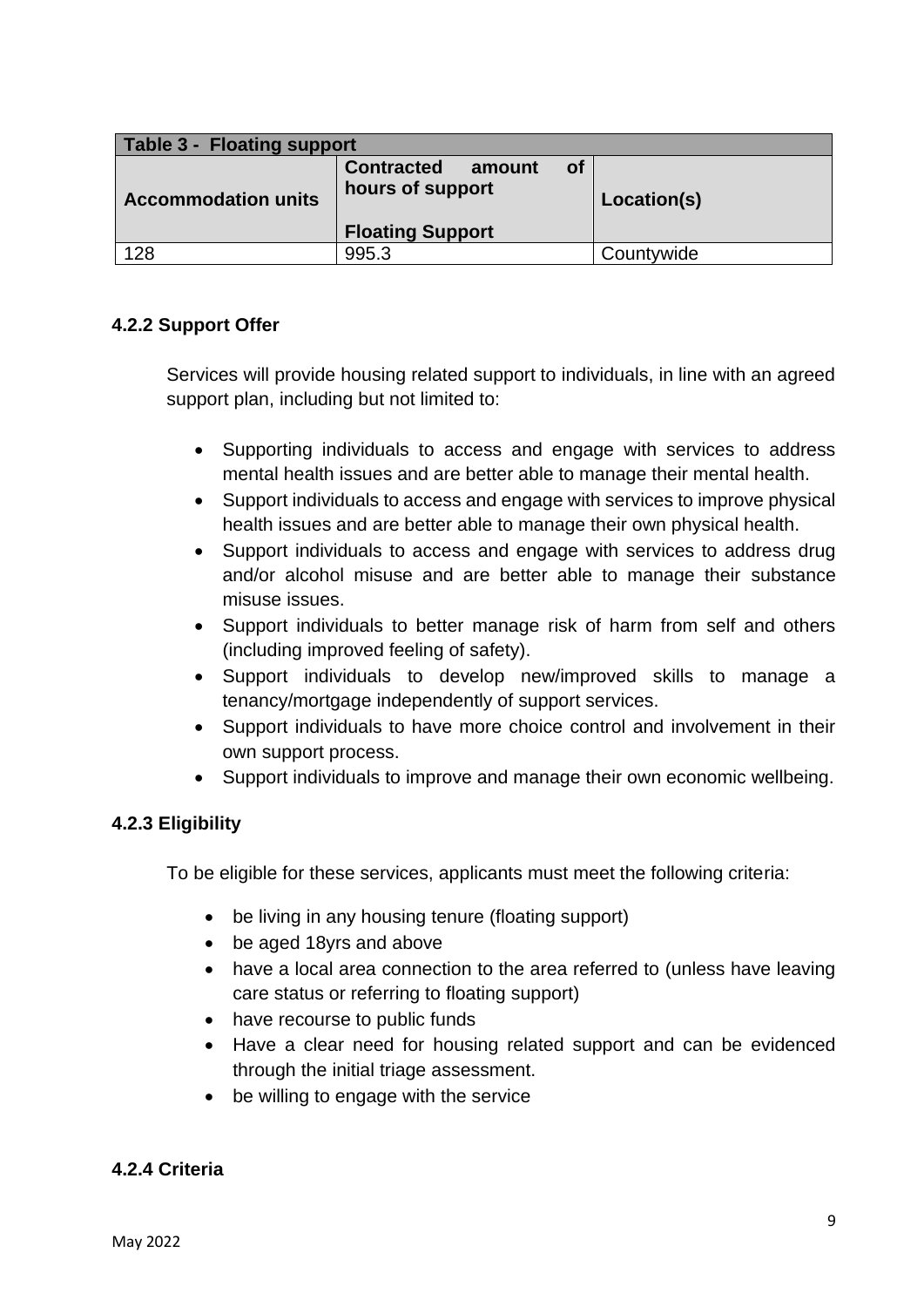All accommodation and floating support is time limited to a maximum of 6 months.

For accommodation based housing related support the individual must have a local area connection (unless have leaving care status)

For cases open to Children's Services, local access will apply as the young person is open to the tier 1 Authority. Accommodation based housing related support offers a 2 month resettlement period of support following move-on. If it is assessed that further support is needed a referral can be made to floating support for a further period of support.

Countywide floating support is available across all housing tenures within Lincolnshire to enable people with a range of support needs to maintain and sustain their accommodation and independence and/ or gain access to independent accommodation. This support is available for up to 6 months.

All of the above durations can be extended, on an individual basis, through agreement by Adult Care and Community Wellbeing, where necessary to enable a positive move either towards or into independent living.

Referrals can only be made by the District Councils. All referrals will be managed by the CAP team located in Lincoln City who will check for irregularities and consistency before disseminating them through to the relevant service.

#### **4.3 District Councils**

Social housing is provided by a range of providers in Lincolnshire, not just District Councils. To access social housing, households need to join the Housing Register; it is important to note that it is usual for applications to be prioritised by a confirmed local connection to each individual's district area.

Lincolnshire care leavers will automatically have a local connection with all Districts within Lincolnshire meaning they should be eligible to go on any of the individual housing registers. Some housing registers require the applicant to be 18 years of age or over and many housing providers will not offer a tenancy to a minor without a guarantor. District Councils may have a policy framework that enables them to exercise discretion on a case-by-case basis with regard to 16/17 year olds and/or care leavers who are on the housing register in relation to their relative priority status but must comply with housing legislation and code of guidance. Further details can be found within each Districts Housing Allocation Scheme.

Reasonable preference is given to those who are homeless or threatened with homelessness. Availability of social housing is limited and predetermined Lettings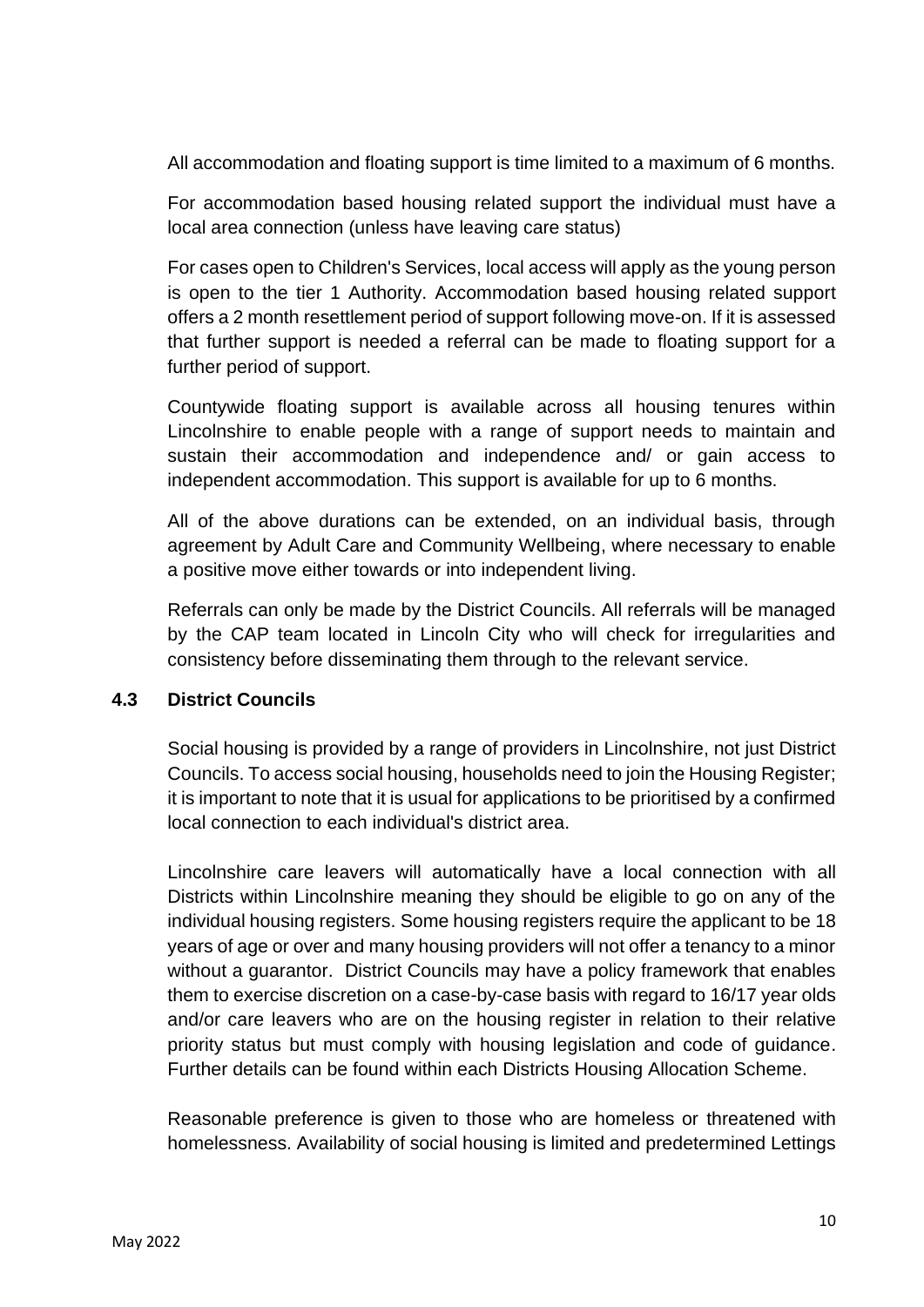Policies balance housing needs local to their area. Tenancy types will vary between providers.

Care leavers up to the age of 25 years will be awarded at least the level of reasonable preference prevailing Codes and Statutory Instruments required when applying to go onto the housing register or presenting as homeless

Personal Housing Plans will be directly linked to a care leaver's Pathway Plan through partnership working with Lincolnshire Leaving Care service and the care leaver themselves.

All parties agree that care leavers should be afforded the reasonable preference prevailing Codes and Statutory Instruments as all local authorities have signed up to promote the seven corporate parenting principles referenced in section 1.2. All reasonable efforts will be made to prevent a care leaver being classified as intentionally homeless through intensive work on the care leaver's personalised housing plan, which shall be aligned with their Pathway Plan.

**In circumstances where a care leaver is in danger of being categorised as intentionally homeless, prior to any such decision, District Councils will request to convene a multi-agency meeting involving the care leaver and/or their key worker to seek to overcome the barriers to the successful implementation of their Housing/Pathway Plan chaired by the Corporate Parenting Manager or Leaving Care Team Manager.**

District Councils can also help facilitate access to suitable affordable accommodation in the private sector, through landlord liaison and/or financial assistance. Landlords will usually request a copy of support plans to provide assurance that the tenancy will succeed.

# **5.0 Transition from Commissioned Youth Housing to Adult Housing Related Support**

### **5.1 Adult Care and Community Wellbeing Referral Pathway**

Adult Housing Related Support services are for people of 18yrs and above who are homeless or at risk of homelessness and have housing related support needs. Full eligibility for this support is already given within clause 4.2.3 of this document.

Most referrals for young people are made via the relevant NEST provider.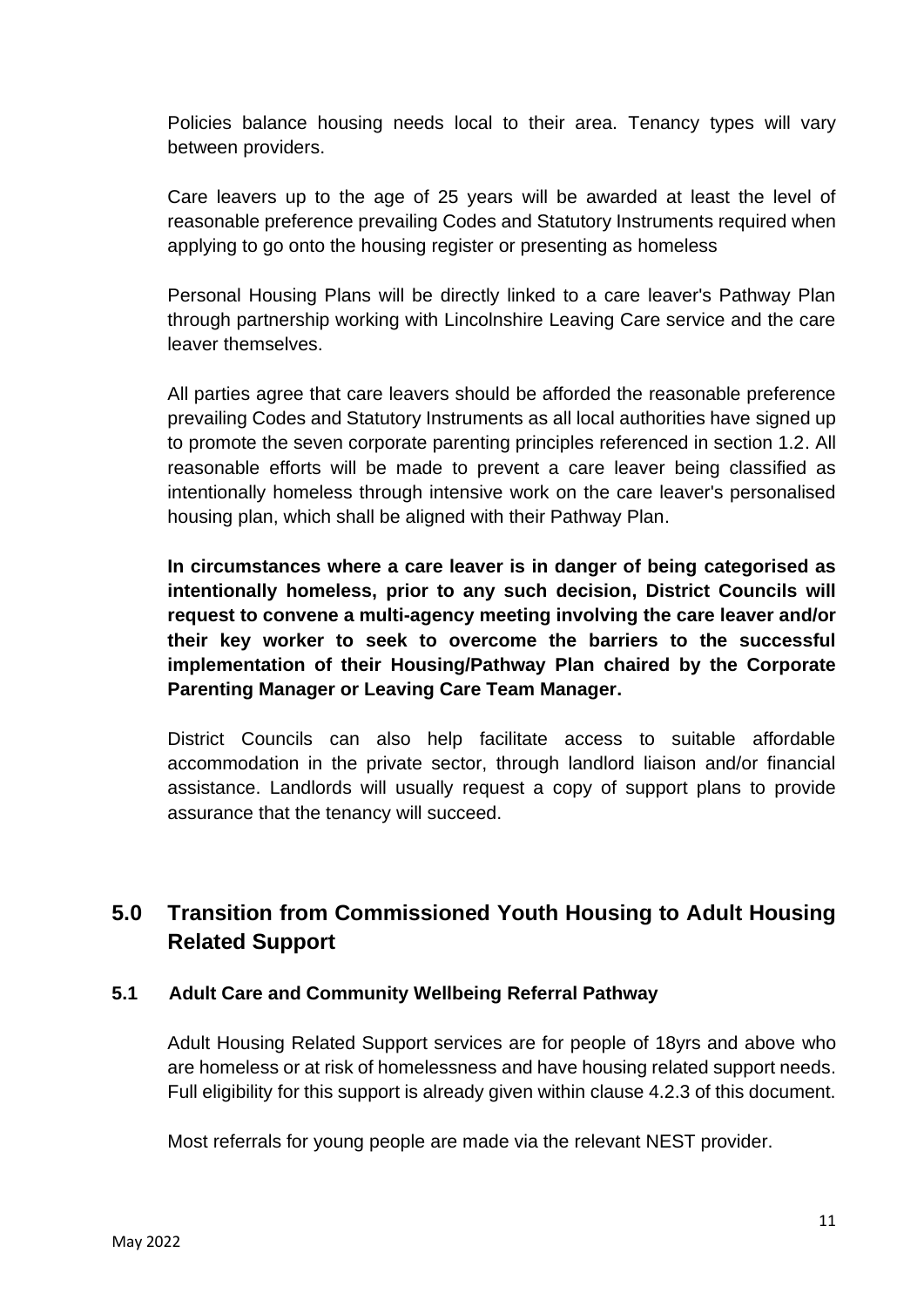Adult Care and Community Wellbeing contracts will be reviewed to enable the following:-

- 10 weeks prior to 18<sup>th</sup> birthday (or 21<sup>st</sup> birthday for care leavers) appropriate young people eligible for housing related support services should be referred to Adult Care and Community Wellbeing
- Adult Care and Community Wellbeing will request the known providers to confirm a place. All eligible young people in transition will be accepted into the pathway. Adult Housing Related Support providers will seek to offer the support as required within the confines of the overall available provision but if the provider states they cannot meet need, a multi-agency meeting will be initiated to establish what needs to happen to enable the placement including who might be best placed to help meet those needs.
- Time planning may be needed to manage this element as all residents in Adult Services have binding tenancy agreements, but statutory duties will remain the priority - Lincolnshire County Council must ensure that their statutory obligations in relation to children and young people take precedent. To help facilitate this it is therefore imperative to ensure that sufficient notice has been provided to the service providers to allow for a planned move into the service
- Where a Housing Related Support service declines a young person in transition due to a lack of capacity, and it can be proven that sufficient notice has been given, the following steps should be taken to ensure the young person is accommodated:
	- o Review of existing tenants to identify those who are due to move-on into independent accommodation, including the provider's own move-on accommodation, within the timeframes given for the young person in transition entering the service. In this instance, information (i.e. a positive notice that the tenant no long requires supported accommodation) may be given to the relevant district council to expedite the availability of suitable accommodation
	- o Where the provider can give assurances that accommodation will become available within a reasonable time frame, and the young person in transition is in NEST accommodation, a discretionary extension of up to two weeks will be granted for the young person to remain while waiting for the accommodation to become free
	- o Where there are still capacity issues within the young person's chosen location the referrer will work with the young person to try to identify suitable supported housing accommodation elsewhere in the county, taking into account key issues such as employment, education, support networks and sufficient travel options available to them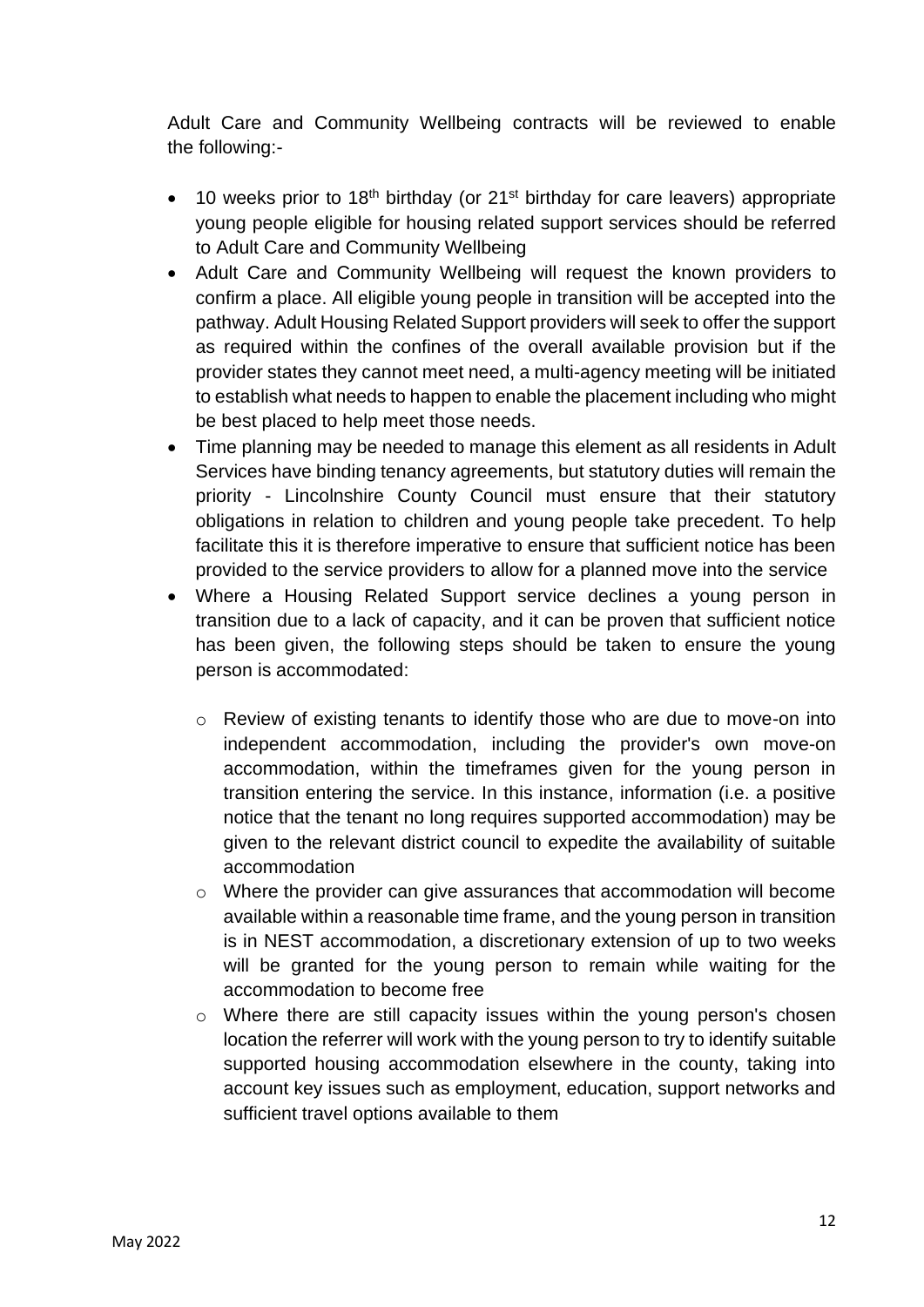- Young people in transition cannot be refused a place or evicted without a multiagency discussion, which will be attended by Children's Services and Adult Care and Community Wellbeing. All options to support a placement will be explored
- When transitioning from Children's Service to Adults Housing Related Support, young people will not be considered by LCC or District Councils as being intentionally homeless due to a lack of move on provision.
- In addition, Lincolnshire Leaving Care Service (Barnardo's) will support care leavers where appropriate to ensure the Housing Benefit element of Universal Credit is paid direct to the landlord

# **5.2 Transition to Housing via District Councils**

To align with the timescales for referral to Adults Housing Related Support, appropriate young people in transition to (semi) independent living within Children's Services commissioned accommodation will be referred to the District Council Housing Register preferably 12 weeks prior to their 18<sup>th</sup> birthday with eligibility prior to attaining the age of 18 being determined by the relevant District Council. In addition, Young Parents aged 16/17 years will be referred at the point where they are ready for independent living so that parent(s) and children can start family life in long-term accommodation. Where appropriate, young people may be referred simultaneously to The Avenue for floating support services.

Wherever possible, District Councils want to avoid a crisis situation and would like to be involved with households from an early stage to ensure all options for a planned move-on are considered and appropriate to the individual, this may include invitations to TAC meetings for instance.

If there is no TAC arrangement in place, a housing options interview should take place to enable the individual's housing rights, responsibilities and options to be explored. At the housing options interview it will clearly be explained whether or not there is likely to be a housing duty to the individual, should they become homeless i.e. whether the housing authority would be required to provide accommodation or not. Advice and assistance is also available to help individual's access to suitable alternative accommodation.

Together with providers it is important there is a clear assessment of on-going support needs, if applicable, to ensure the right housing options are considered prior to and during the transition to adult commissioned support services and/or (semi) independent living accommodation.

Whilst there is a lot of consistency across local district housing, due to local variances it is important to note that the following assistance to facilitate move-on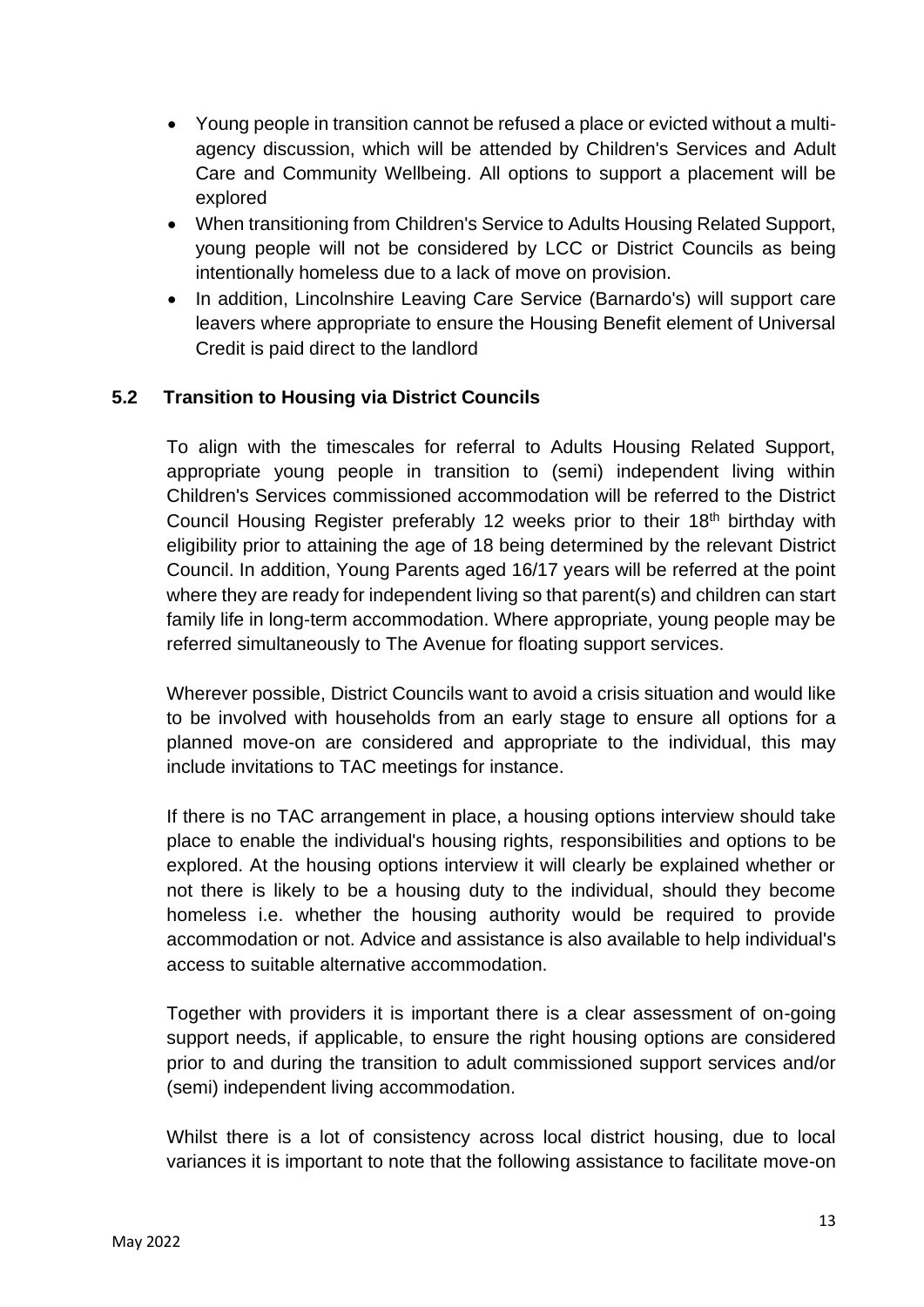accommodation and/or transition to employment, education and training opportunities may be subject to local eligibility assessments and budget availability. However, District Councils will look to advise and, where possible, support, through their own policy frameworks, care leavers and 18yr olds in transition wherever possible through:

- Assistance to access private sector accommodation e.g. Tenancy Assistance Schemes, Rent Advance and deposit guarantee schemes
- Discretionary housing payments (if already in receipt of Housing Benefit)
- Homeless prevention payments (may be grants or repayable)
- Assistance to join the Housing Register

As referenced in Section 6.1, Lincolnshire Leaving Care Service (Barnardo's) will look to support care leavers, where appropriate, to ensure the Housing Benefit element of Universal Credit is paid direct to the landlord. Furthermore, and as referenced in Section 4.1.2, where appropriate, Children's Services will consider, upon request from housing partners, relevant financial support for Care Leavers up to the age of 21 years in (semi) independent accommodation to help them transition to and sustain their tenancy.

### **5.3 Contacts**

| <b>LCC Children's Services</b><br>Youthhousing@lincolnshire.gov.uk |              |  |  |  |
|--------------------------------------------------------------------|--------------|--|--|--|
| Key contact: Andrew Morris                                         | 01522 553612 |  |  |  |
| <b>LCC Adult Care and Community Wellbeing</b>                      |              |  |  |  |
| theavenue@lincolnshire.gov.uk                                      | 01522 553729 |  |  |  |
| <b>District Councils</b>                                           |              |  |  |  |
| <b>Boston Housing Options Team</b>                                 |              |  |  |  |
| housing.dept@boston.gov.uk                                         | 01205 314200 |  |  |  |
| East Lindsey Housing Advice Team                                   |              |  |  |  |
| Housing.Hub@e-lindsey.gov.uk                                       | 01507 613135 |  |  |  |
| City of Lincoln Housing Solutions Team                             |              |  |  |  |
| housingsolutions@lincoln.gov.uk                                    | 01522 873777 |  |  |  |
|                                                                    |              |  |  |  |
| North Kesteven Housing Options Team                                |              |  |  |  |
| housingoptions@n-kesteven.gov.uk                                   | 01529 414155 |  |  |  |
|                                                                    |              |  |  |  |
| South Holland Housing Options Team                                 |              |  |  |  |
| housingoptions@sholland.gov.uk                                     | 01775 761161 |  |  |  |
|                                                                    |              |  |  |  |
| South Kesteven Housing Solutions Team                              |              |  |  |  |
| housingsolutions@southkesteven.gov.uk                              | 01476 40608  |  |  |  |
|                                                                    |              |  |  |  |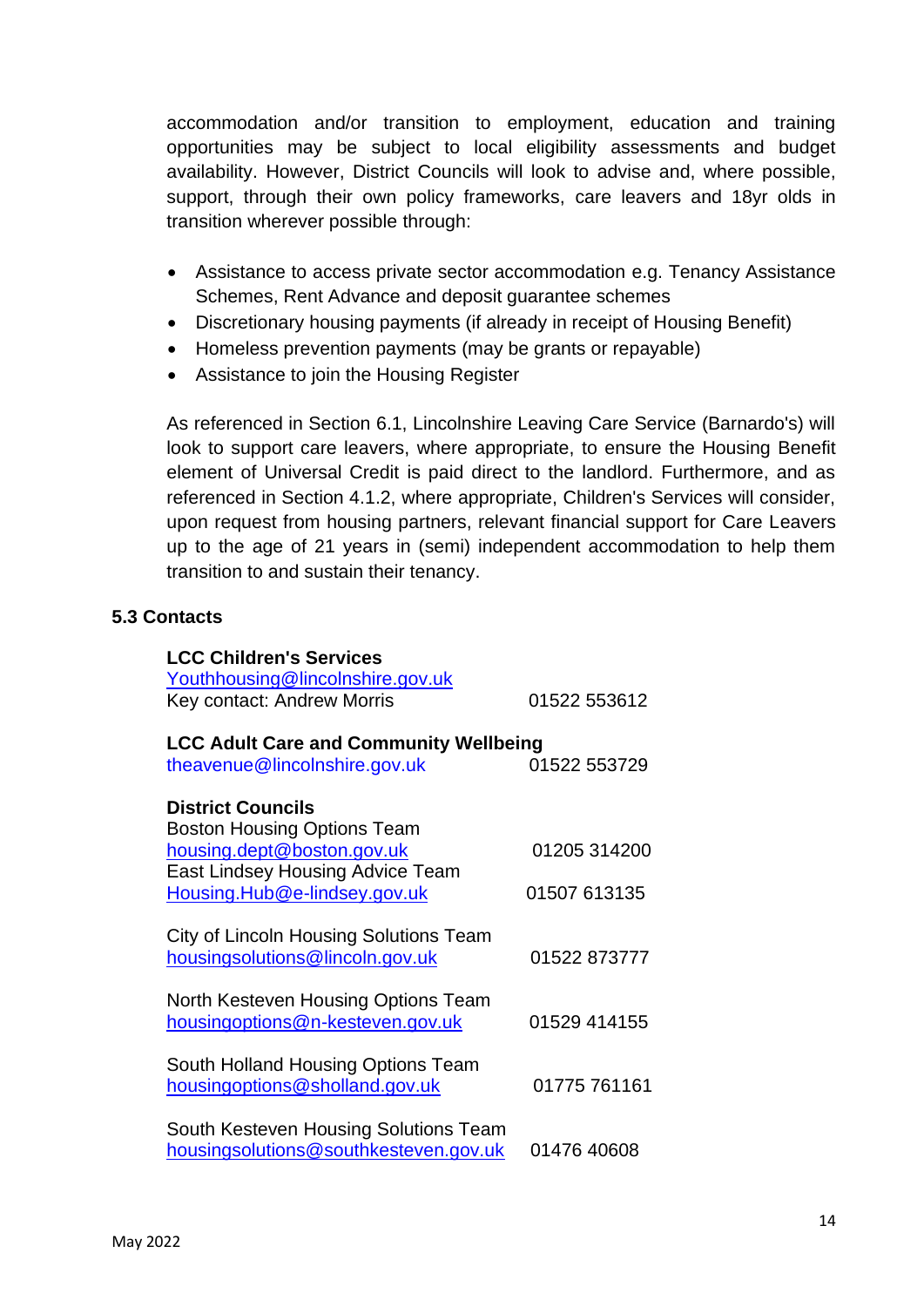West Lindsey Home Choices Team [home.choices@west-lindsey.gov.uk](http://home.choices@west-lindsey.gov.uk) 01427 676676

# **Nacro**

[NEST@Nacro.org.uk](mailto:NEST@Nacro.org.uk) Key Contact: Sarah Caskie-Hefferman 07791277335